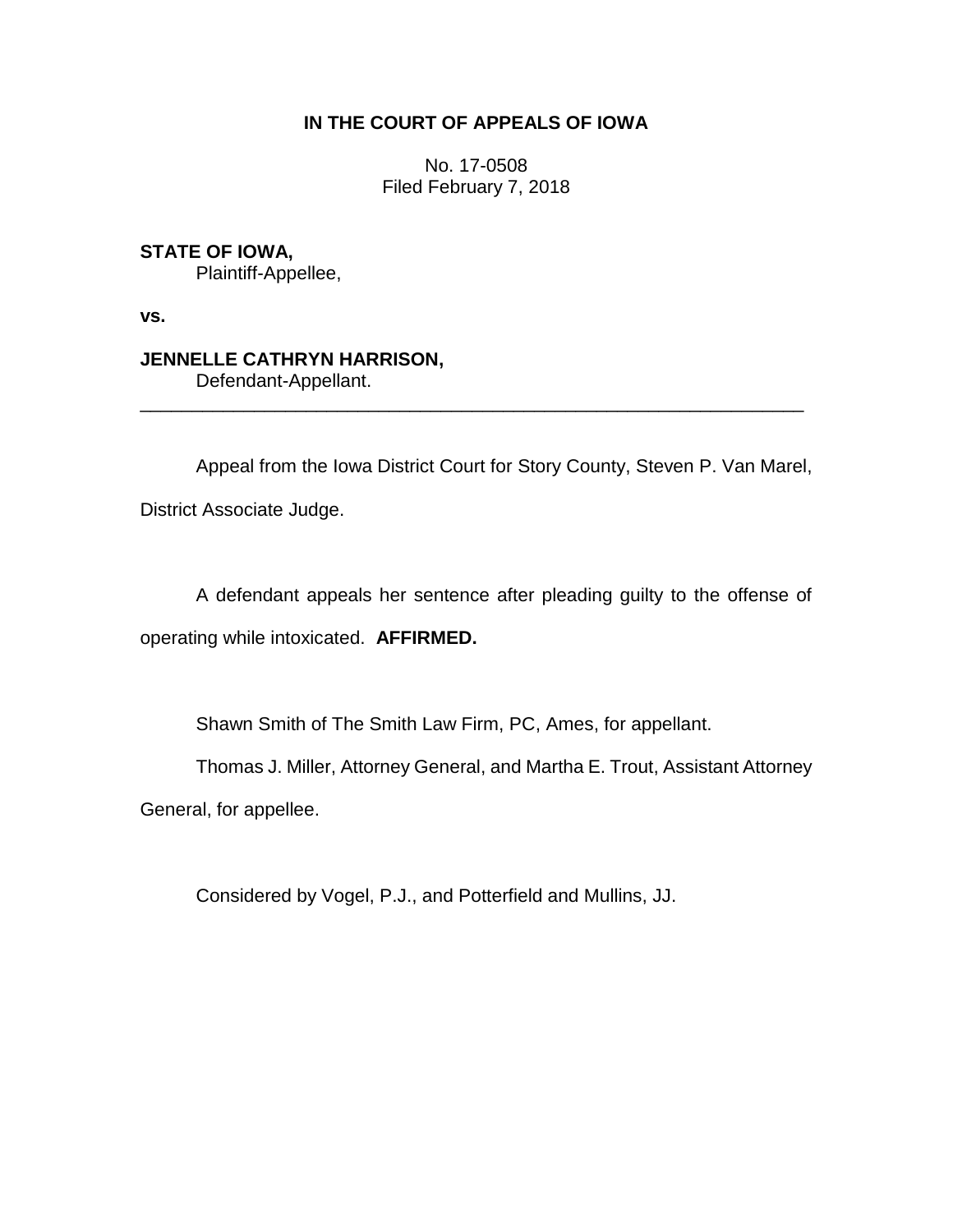#### **POTTERFIELD, Judge.**

Jennelle Harrison appeals her sentence following a guilty plea to operating while intoxicated (OWI) in violation of Iowa Code section 321J.2 (2016). On appeal, Harrison claims the district court abused its discretion in failing to consider mitigating factors. We find the district court did not abuse its discretion and affirm the sentence imposed.

### **I. Background Facts and Proceedings.**

In September 2016, Harrison was arrested and charged with OWI. She pled guilty in February 2017. Both the prosecutor and Harrison recommended deferred judgment. The district court ordered Harrison to serve a two-day sentence at the Story County Jail, stating:

Ms. Harrison, you have requested a deferred judgment in this case, and I note from your criminal record you have a prior conviction for possession of drug paraphernalia, and you have a prior deferred judgment for possession of a controlled substance, and now you're here today asking for another deferred judgment. You only get two deferred judgments in your life to start with, and Ms. Harrison, I don't think it's appropriate that judgment be deferred in this case when you have a deferred judgment on a possession charge not very long ago, and now you're back in court after having committed another serious criminal offense where you placed innocent people at risk.

I think imposition of the mandatory minimum sentence is the most appropriate sentence here, which will be two days in jail and a \$1250 fine, and I will not let you serve your two days in an OWI diversion program. It will be two days in jail. That's what I make everybody do. I think that's what the public expects, and I think it's the most appropriate sentence. I think there needs to be consequences here.

Ms. Harrison, you are a very young person and you can overcome all of this, and if you start making better decisions, and if you make responsible decisions, there's no reason why you cannot go out there and have as much success with your life as you want to, but in the short term this will make your life a little bit harder. You will have to go to jail, you'll have to pay a substantial fine, and you'll have a record, but I think that's appropriate given what happened here.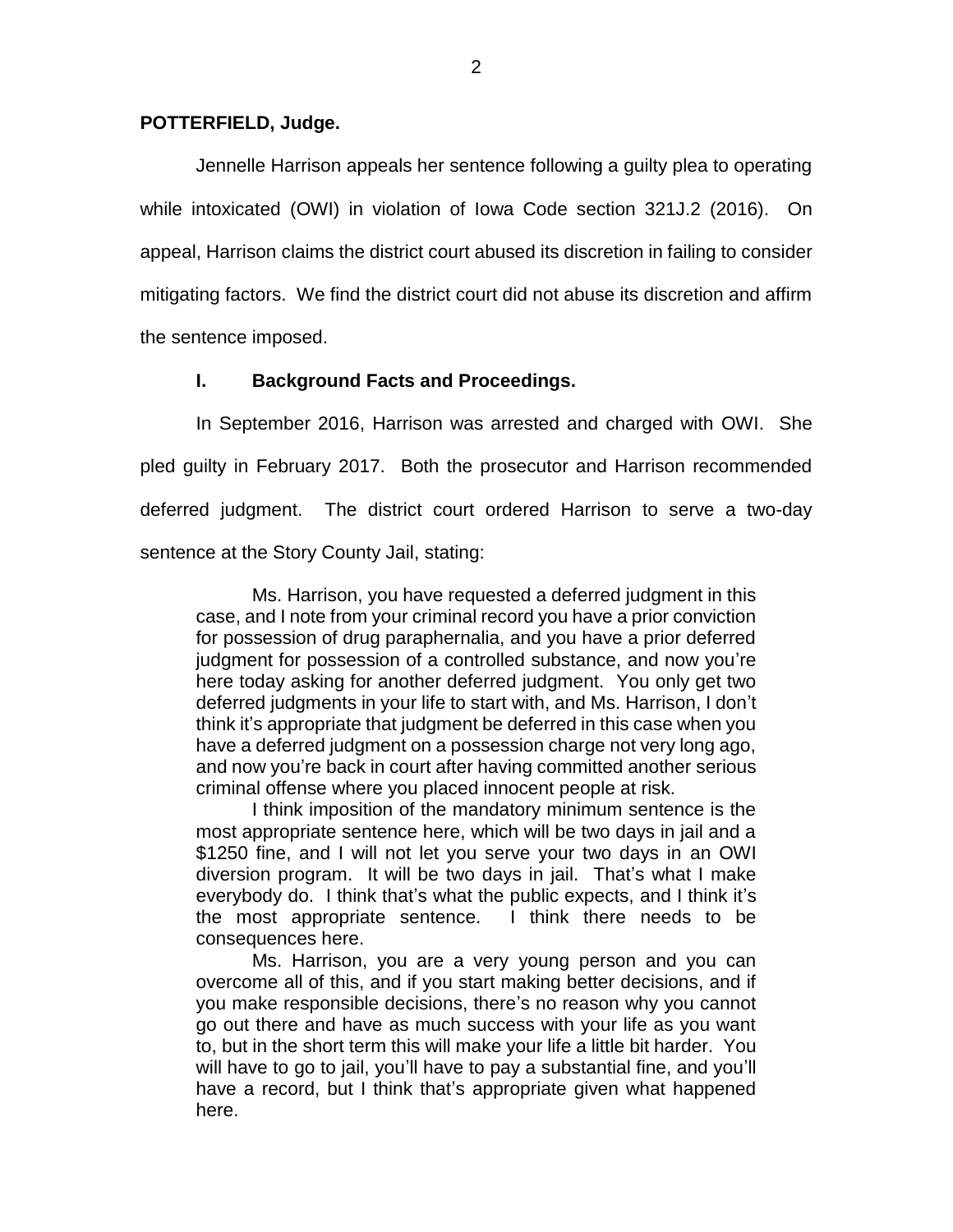Harrison appeals.

#### **II. Standard of Review.**

We will not reverse the sentence imposed absent an abuse of discretion or some defect in the sentencing procedure. *See State v. Formaro*, 638 N.W.2d 720, 724 (Iowa 2002). When the sentences imposed are within the statutory limits, they are "cloaked with a strong presumption" in their favor. *Id.* Harrison's sentence is within the statutory limits. *See* Iowa Code § 903.1.

#### **III. Analysis.**

Harrison argues the district court abused its discretion when it failed to consider mitigating factors, such as her young age, her limited criminal history, and her post-traumatic stress from previous law enforcement interactions. Harrison argues the only factor the court considered was her prior convictions.

The Iowa Rules of Criminal Procedure require a sentencing court to "state on the record its reason for selecting the particular sentence." Iowa R. Crim. P. 2.23(3)(d). "A sentencing court's statement of its reasons satisfies the rule if it recites reasons sufficient to demonstrate the exercise of discretion and indicates those concerns which motivated the court to select the particular sentence which it imposed." *State v. Garrow*, 480 N.W.2d 256, 259 (Iowa 1992). The court is not required to specifically acknowledge each claim of mitigation urged by a defendant. *State v. Boltz*, 542 N.W.2d 9, 11 (Iowa Ct. App. 1995).

Here, the sentencing court noted Harrison's last offense was "not very long ago," considered the seriousness of the offense, considered her age, and reviewed

3